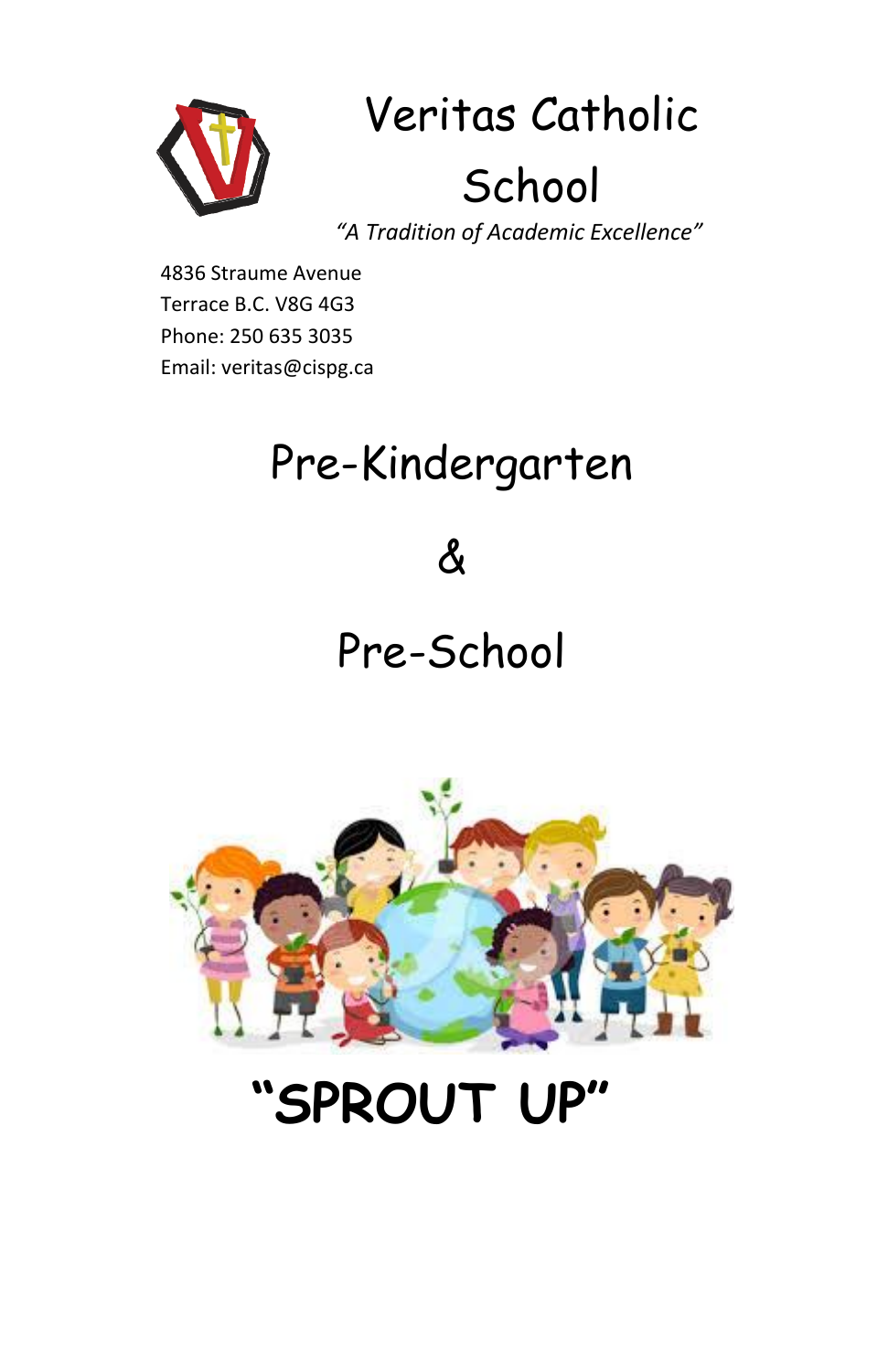# Program Philosophy

With regard to the Pre-Kindergarten & Pre-School Program, our philosophy is that children learn best through play and in an atmosphere of enthusiasm and fun. We will provide a balance of child centered activities and structured curriculum throughout the year in an environment rich in experiences that promote positive development in their physical, emotional, social, and cognitive growth.

Of course the most powerful form of exploration is PLAY. Young children learn best when encouraged to move freely and explore in a safe, age-appropriate setting. There will be many opportunities to freely explore a planned learning environment. Each child's feeling's and uniqueness will be respected.

We strive to keep a comfortable physical environment and provide fun and exciting learning experiences for the children. Providing a "child centered curriculum" that is based on the children's interests allows them to feel comfortable with what they know and excited to find out more about their world. A variety of toys, materials and activities are provided daily to foster growth in all developmental areas.

Our Pre-Kindergarten Program will be housed in the church and we maintain an open door policy. This means that parents and designated adults will have access to their children throughout the day. We would ask that you contact the school office before you visit the Pre-K/Pre-S class or remove your child for the day.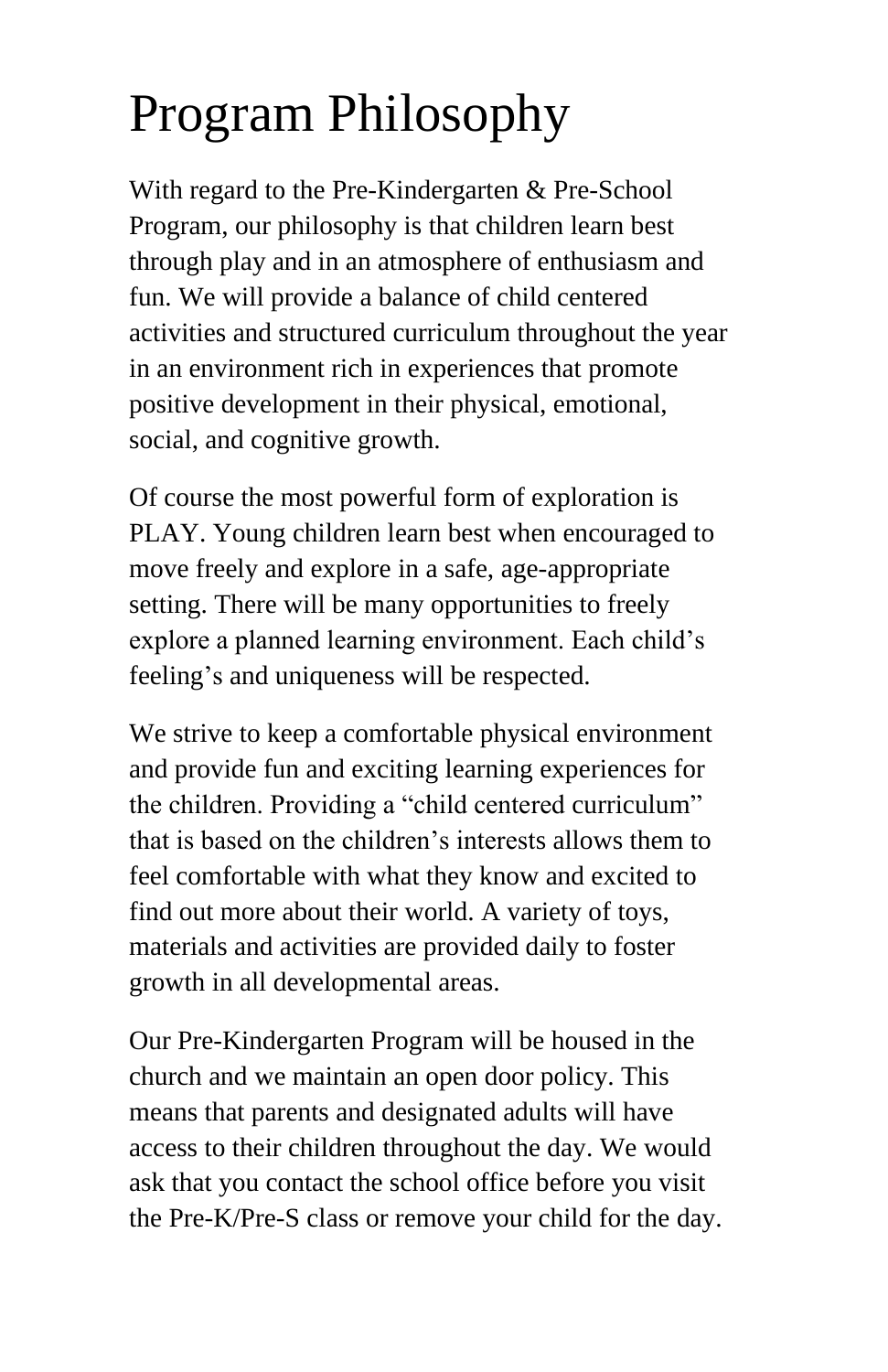Children will be encouraged to pursue their own interests, problem solve and develop independence. The central focus of the Pre-Kindergarten and Pre-School program will be to build self-esteem and respect for self and others.

#### Policies and Procedures

- 1. Please drop off and pick up your child from class at the right times, and no earlier or later.
- 2. To encourage healthy eating habits, please send only healthy snacks like fruit, vegetables, cheese or yogurt. Please save cookies and other baked goods for special parties or events as they occur throughout the year.
- 3. We welcome all parents to help out in the classroom if they would like. Please remember to find alternate care for other siblings during this time. A volunteer application and a criminal record check is mandatory for all volunteers. Please see the school office for the necessary paperwork and thank you in advance for your willingness to volunteer.

#### Veritas Pre-K/Pre-S Daily Schedule

During this time children can choose to:

Participate at teacher planned centers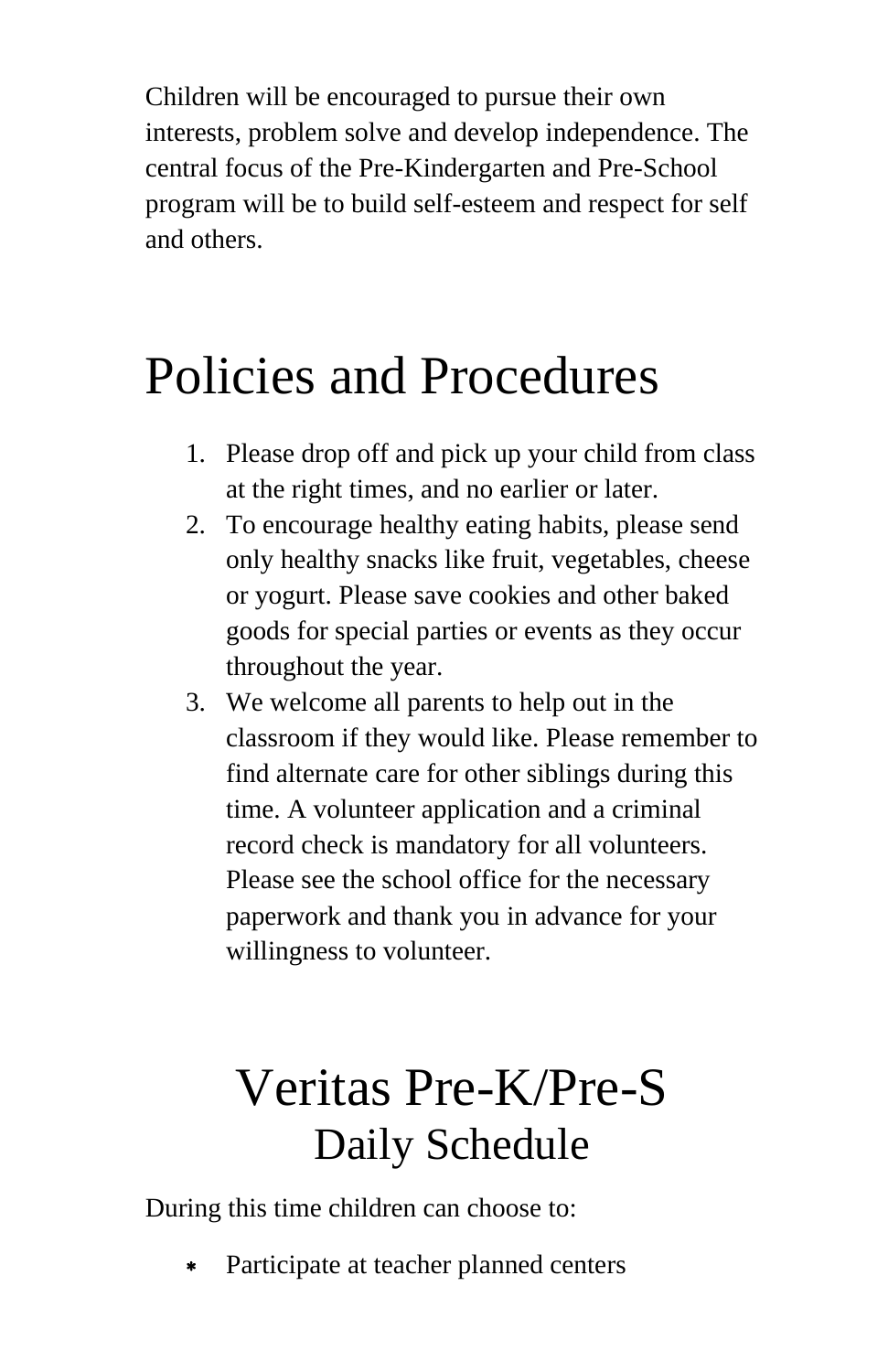- Evolve their own activities in the learning centers
- Participate in group activities

Learning Centers include:

- Art (time for creative expression)
- Block Area (constructive and imaginative play)
- Small Manipulatives (cognitive and constructive play)
- Books (language development) and quiet area!
- Housekeeping (social & dramatic play)
- \* Math & Science (time to develop senses and curiosity)
- Sensory Table (social skills, open end learning)

Circle time: A time for language development, songs, stories, games, finger plays and discussion. Gym/Outdoor time: Allows children time to run, jump, climb and balance. This provides the opportunity for children to discover what their bodies can do and develop their large muscles.

#### Veritas Pre-K/Pre-S Illness and First Aid Policy

Children who are not well or who have an infectious illness must not come to the Pre-School. When a child becomes ill at Pre-School, we will keep the child as comfortable as possible in a quiet area closely supervised by an adult. We will then contact the parents to pick up their child. If we are unable to contact the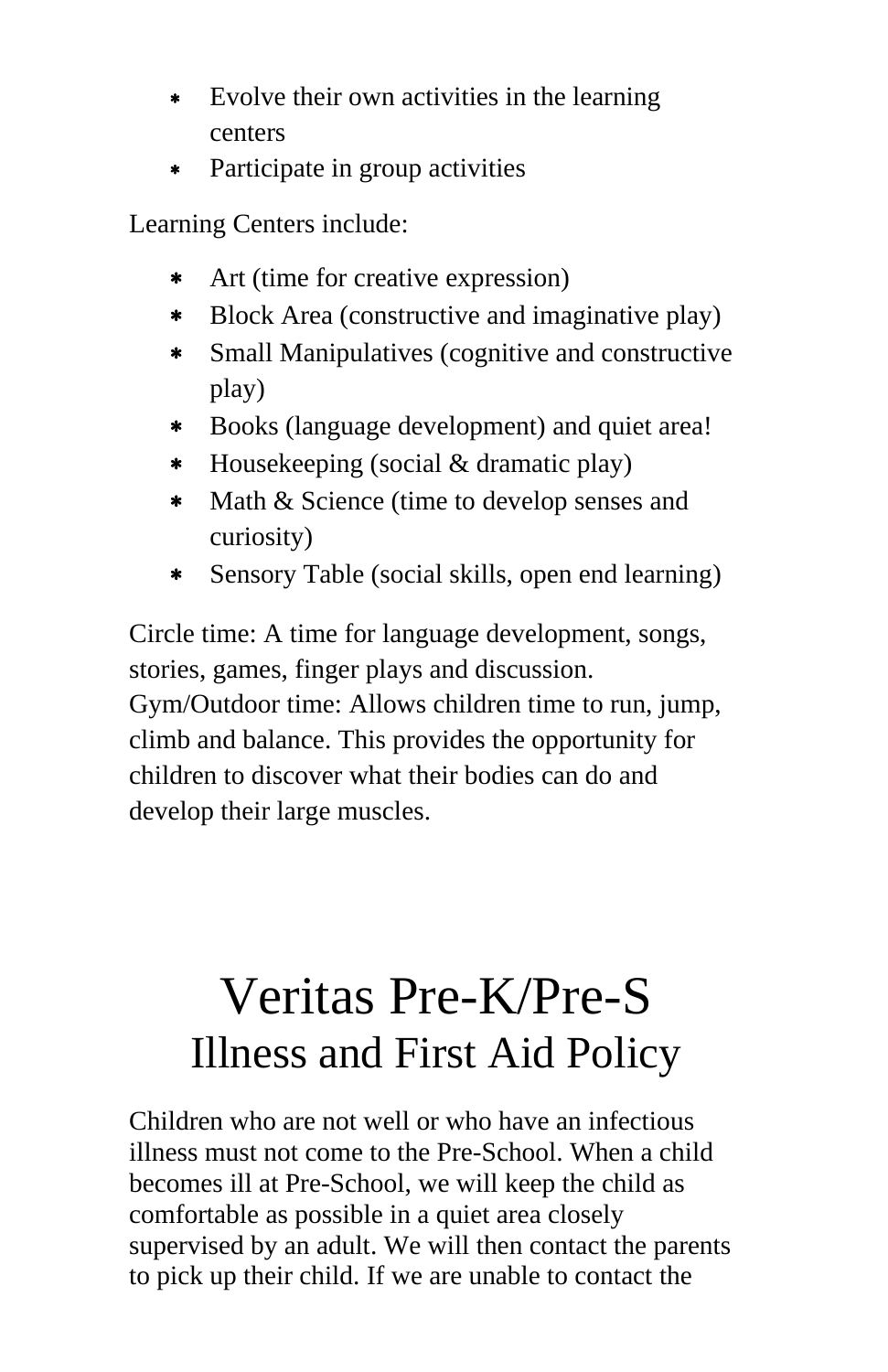parents or the emergency contact person, a doctor or ambulance may be called. All costs incurred will be the responsibility of the parent of guardian. Your child's health and safety is our top priority.

#### **Please keep your child at home or in alternate care for the following conditions:**

- 1. Pain: Any complaints of unexplained or undiagnosed pain.
- 2. An acute cold with fever, runny nose and eyes, coughing and/or sore throat.
- 3. Difficulty breathing, wheezing or a persistent cough.
- 4. Fever of 100° F /38.3° C or greater.
- 5. Sore throat or trouble swallowing.
- 6. Infected skin or undiagnosed rash.
- 7. Diarrhea or loose stool combined with nausea, vomiting, or abdominal pain.
- 8. Severe itching of body or scalp.
- 9. Children with known or suspected communicable diseases.
- 10. Head lice and all nits (eggs must be removed and not be present when child returns.

Please notify the Pre-School teacher within 24 hours if your child has been exposed to a communicable disease. The Pre-School staff will then inform the other families attending the facility. The Health unit may be informed and if necessary, the staff will complete a Serious Incident Report for the Licensing Officer.

Medication prescribed or recommended for a child by a physician must remain in its original packaging with full instructions and precautions. Only then will it be administered by staff. All parents must sign a "Permission to Administer Medication" form before any medication is dispensed. The medication is stored in a locked container at room temperature or in the fridge if necessary.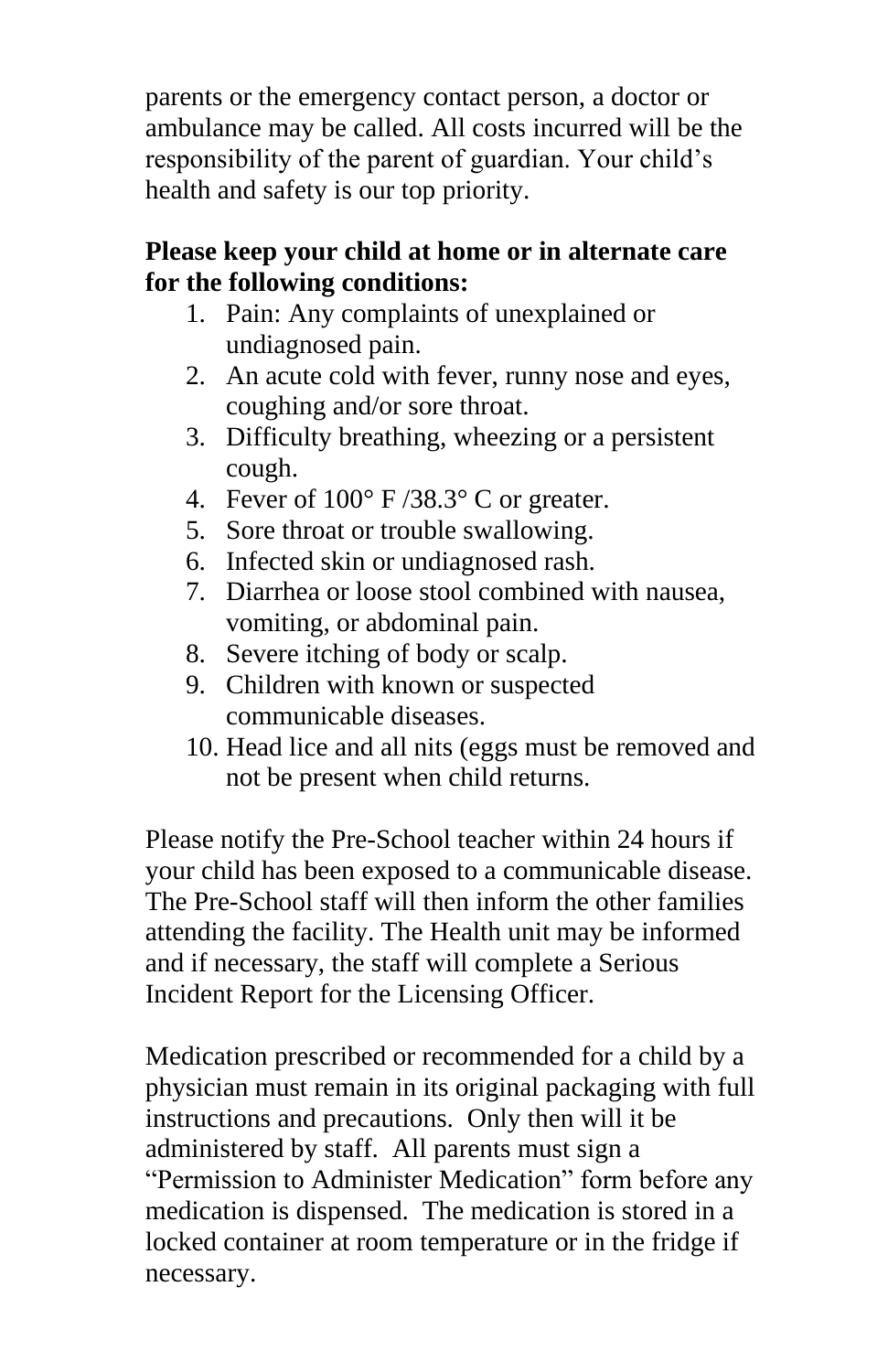There is always a qualified first aid staff member on site.

#### Veritas Pre-K/Pre-S Health Policy

It is inevitable that children in care get sick. They play very intimately, sharing toys and joys with one another. As well, younger children have lower resistance to infection and communicable disease. Children in Pre-K have an increased exposure to these because of the expandable number of people with whom they are in contact.

The Pre-K teacher is aware of familial and cultural influences on behavior. In addition, people, space, time and many other things affect behavior as well. The teacher and staff will use respectful, preventative guidance strategies.

An important factor in the control of communicable disease is the frequency of hand washing by children and caregivers. Hands should be washed with soap and water after going to the washroom, before meals, snacks and before food preparation.

Consistent cleaning and sanitizing procedures of the toys and equipment at the center will be followed by staff and universal precautions will be used to reduce transmission of blood borne disease. A high level of cleanliness will be maintained at all times in the Pre-K Program.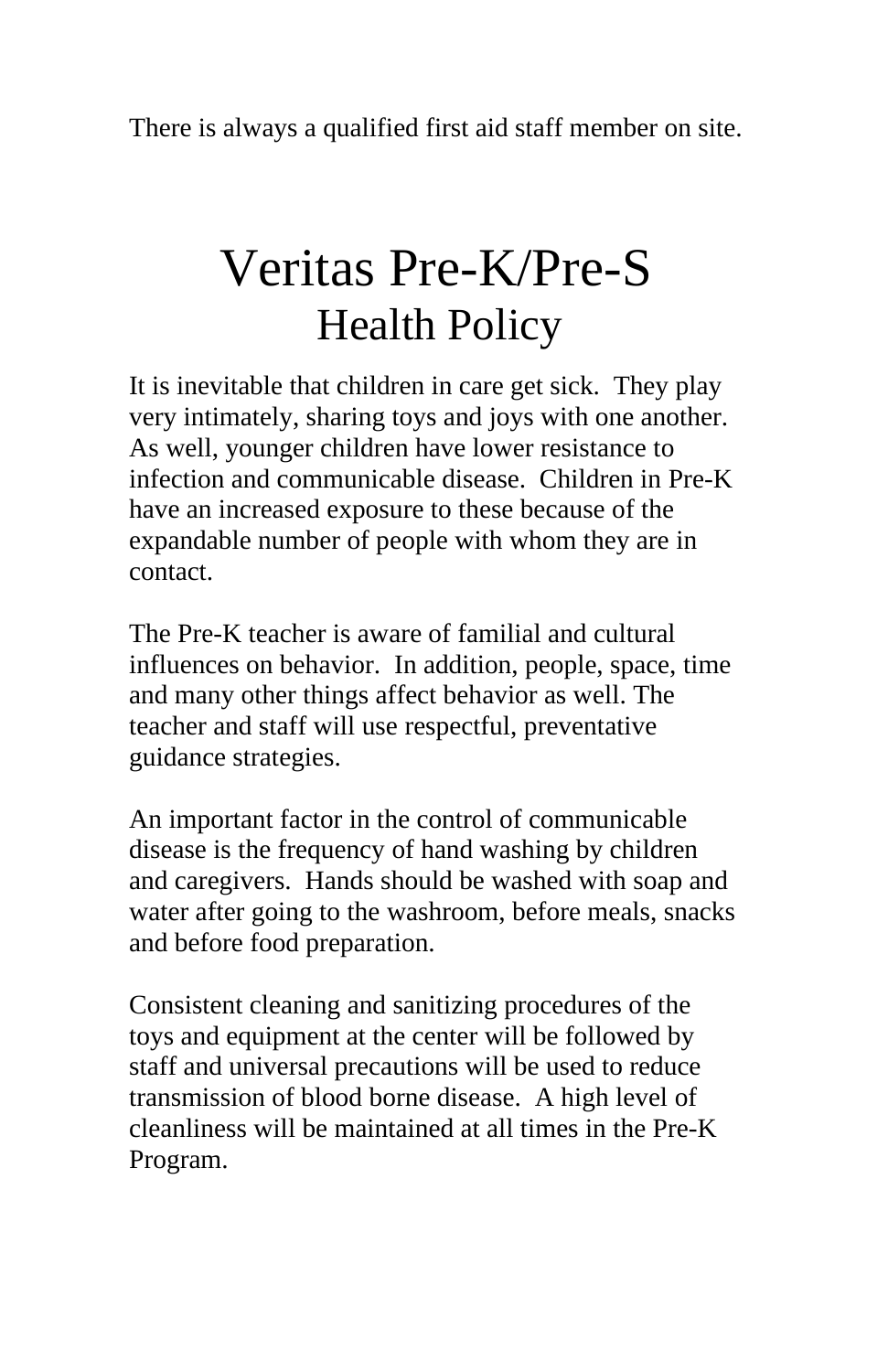#### Veritas Pre-K/Pre-S Release of Child Policy

All children must be accompanied by a parent/guardian when picked up from the Pre-Kindergarten Program. Only the people listed on the registration form are permitted to pick up the child. If a parent or guardian is unable to pick up the child, the staff must have either written or verbal permission to authorize an alternate arrangement.

If the child is not picked up after 30 minutes of the Pre-K Program closing and every attempt to reach someone listed on the registration form has failed, we are required by law to notify the Ministry of Children and Families.

#### Veritas Pre-K/Pre-S Guidance and Discipline Policy

We believe in positive reinforcement and encouragement and we stress throughout the year that we are all friends.

Each child is seen as a unique individual and the Pre-K teacher is aware of the effect of developmental stages on behavior. Our goal is to encourage the process of socialization and developing relationships with and among the children.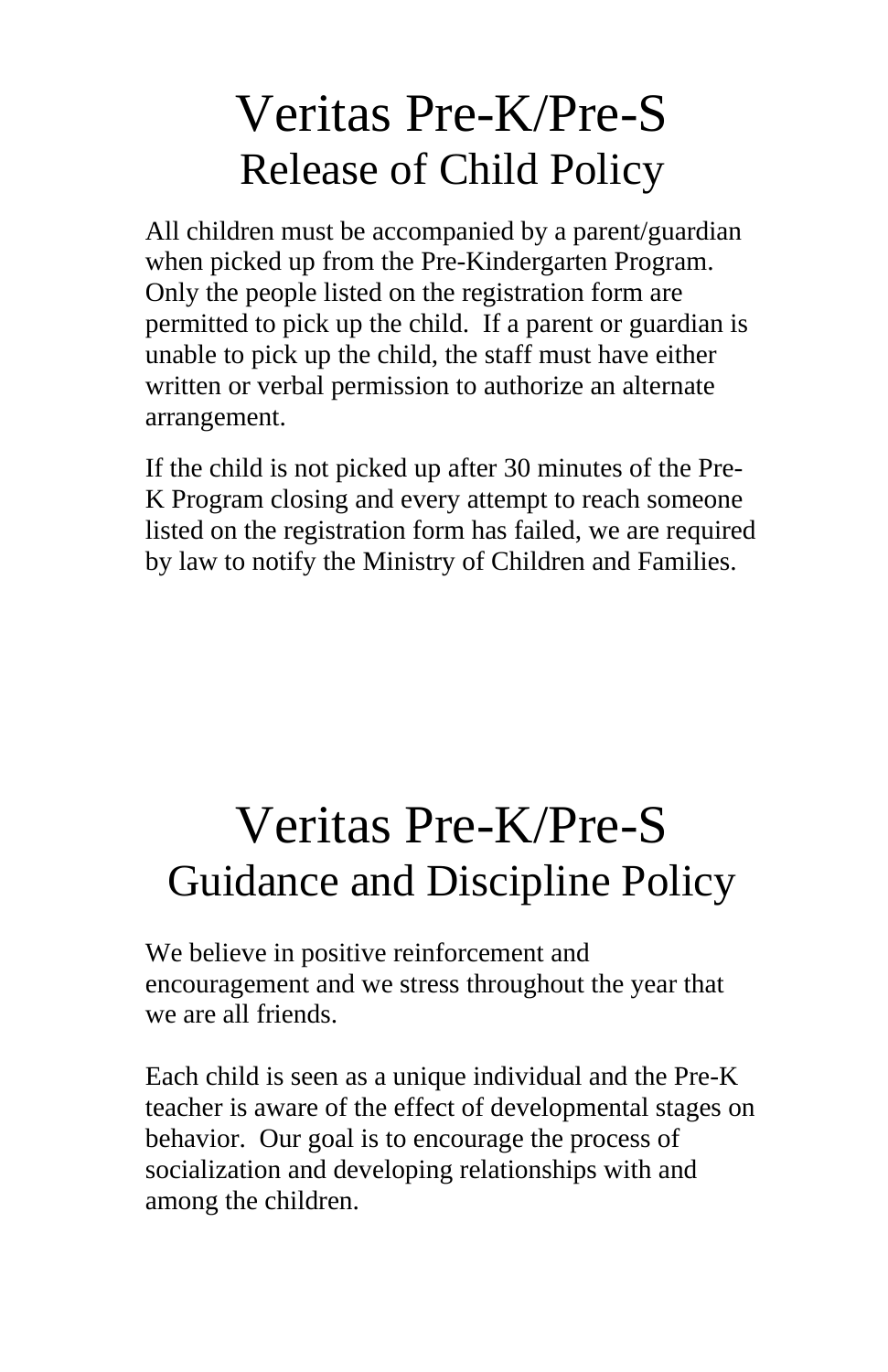#### Veritas Pre-K/Pre-S Head Lice Policy

If a child is found to have head lice or nits (eggs) while attending, the parents will be notified that they need to pick up their child immediately and take them home. Head lice should be treated with a special medicated shampoo from the local pharmacy and nits (eggs) must be combed out using a special nit comb. The child may return only when all nits (eggs) have been removed and are not present upon arrival at Pre-Kindergarten.

#### Veritas Pre-K/Pre-S Field Trip Policy

Parents/guardians will be notified well in advance of upcoming field trips and written consent will be required for each of these trips. Field trips will require volunteer parents.

### Veritas Pre-K/Pre-S Additional Play areas

In addition to the classroom in the church, our children will be using the school facilities when scheduled. The gym, library and primary playground will be available to the teacher and students. These opportunities will be scheduled during times when these are not being used by the rest of the school and will be properly supervised.

There may be occasional outings in the neighborhood such as a nature walk. In these cases additional staff will be included to supervise.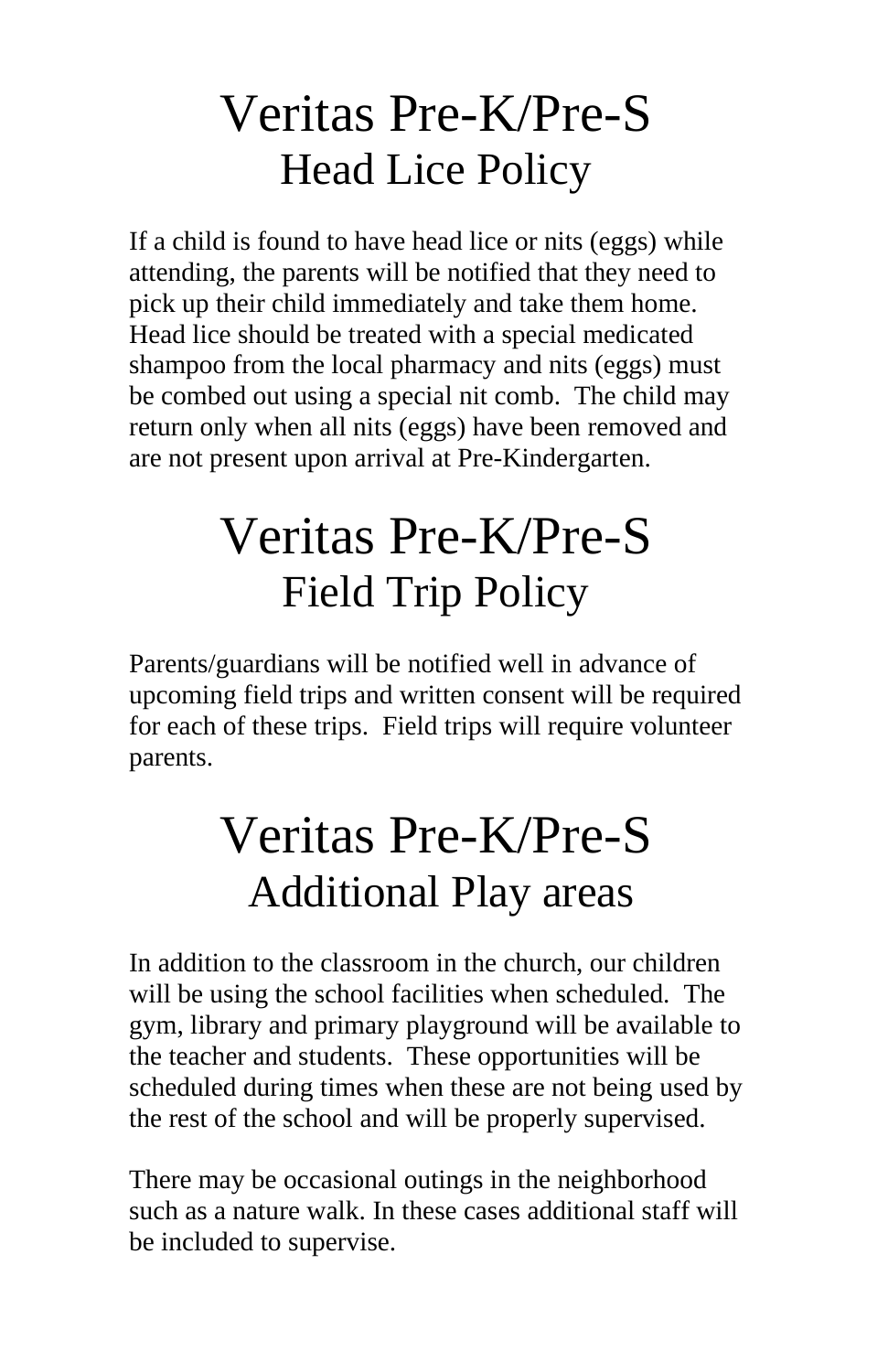#### Veritas Pre-K/Pre-S Evacuation Plan

In case of fire or other emergency where the children must leave the building and not return, the teacher will follow the evacuation plan as practiced and then walk the children to the front entrance of the school on the same grounds as the church.

After ensuring that it is safe to enter the school, they will be brought in to our office area to wait for parents / guardians to pick them up. If the school and the church are deemed unsafe, the students will follow the evacuation plan for the school and proceed with their teacher to Caledonia Secondary School. Once we determine where the children will be located, parents will be contacted to come and pick them up and the children will be supervised until they are collected.

# **Program Hours and Fees**

Fees are due at the school office at the beginning of each month regardless of child absenteeism due to illness or vacation. There are many options of payment available through the School office i.e. post-dated cheques, preauthorized debit, recurring monthly credit card payments, in school payments or etransfer (veritasaccounting@cispg.ca).

Pre-K/Pre-S (30mths - 4 yrs. old) Mon/Wed/Fri Pre-K/Pre-S (30mths – 4 yrs. old) Tues/Thurs (N/A)

Monday, Wednesday, Friday 8:40 am – 11:30 am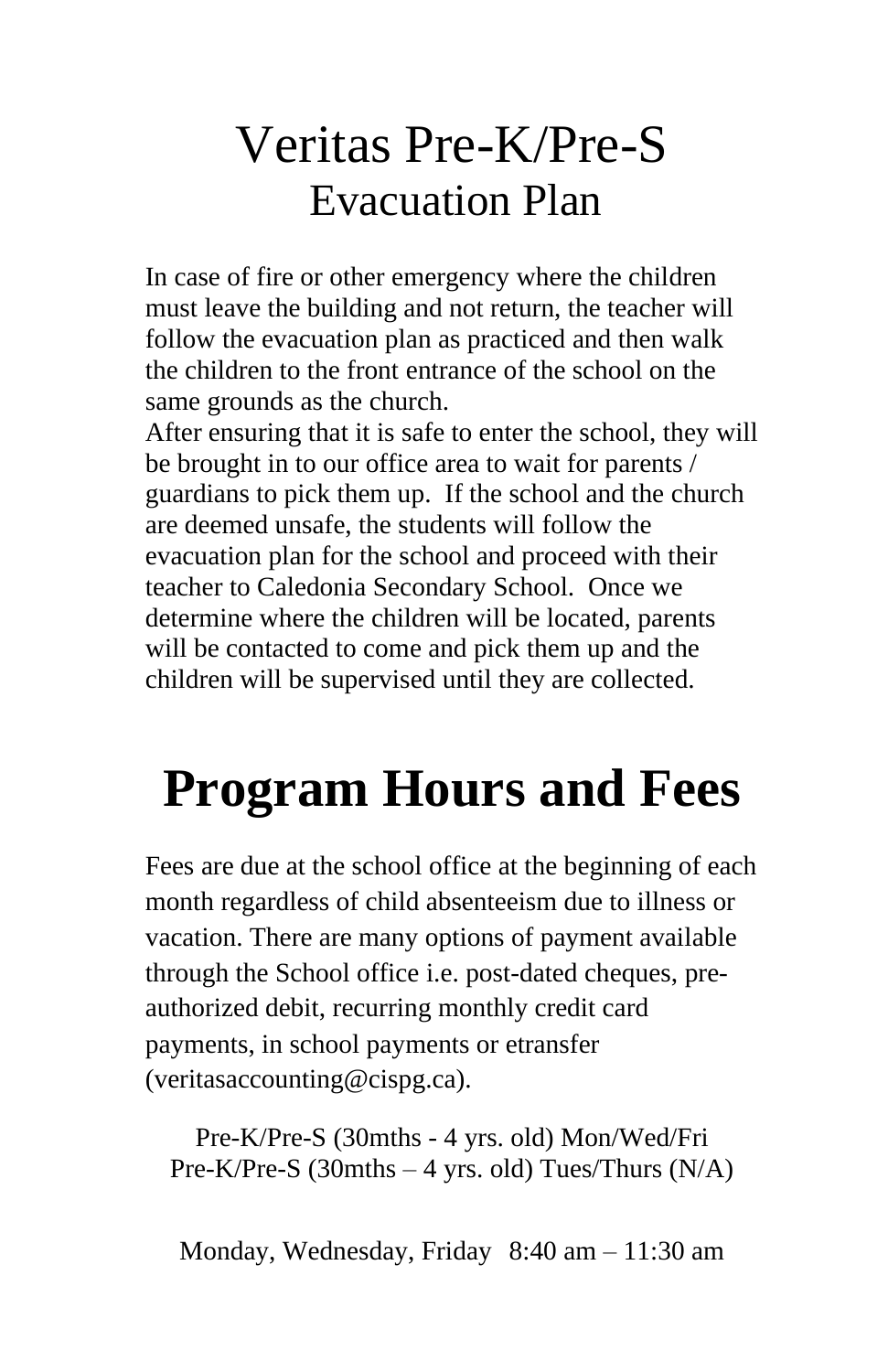3 days/week \$180/month (\$1800/year)